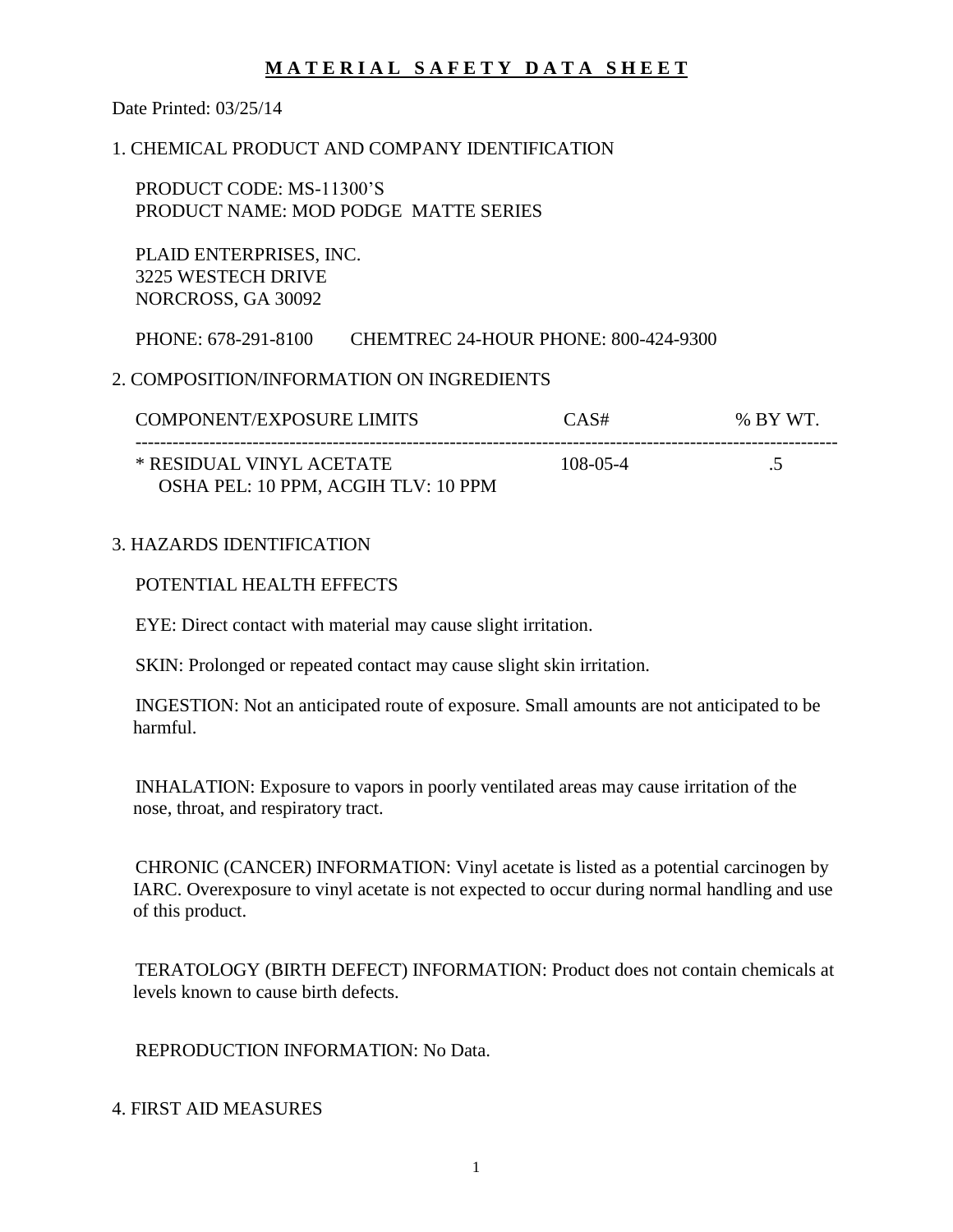Date Printed: 03/25/14

 EYES: Flush eyes with a large amount of water for at least 15 minutes. Consult a physician if irritation persists.

 SKIN: Wash affected skin areas thoroughly with soap and water. Consult a physician if irritation persists.

 INGESTION: Small amounts are not anticipated to be harmful. Give 2 glasses of water to drink.

INHALATION: Remove to fresh air. Get medical attention if breathing is difficult.

 NOTE TO PHYSICIANS: Please contact your local poison control center for information regarding this product.

### 5. FIRE FIGHTING MEASURES

FLAMMABLE PROPERTIES:

FLASH POINT: Non Flammable METHOD: Not Determined

FLAMMABLE LIMITS:

 LOWER FLAMMABLE LIMIT: Not Determined UPPER FLAMMABLE LIMIT: Not Determined

AUTOIGNITION TEMPERATURE: Not Applicable.

 HAZARDOUS COMBUSTION PRODUCTS: Thermal decomposition may form carbon dioxide, carbon monoxide, and various hydrocarbons.

 EXTINGUISHING MEDIA: Use extinguishing media appropriate for surrounding fire, water spray, foam, carbon dioxide, or dry chemical.

 FIREFIGHTING INSTRUCTIONS: Use water spray to cool containers not actively involved in fire. Self-contained breathing apparatus recommended for fire fighters.

### 6. ACCIDENTAL RELEASE MEASURES

 SMALL SPILL: Keep unnecessary personnel away, dike and contain spill with inert material such as sand or earth. Transfer material into a container for proper disposal. Keep spill out of sewers and open bodies of water. Floors may become slippery.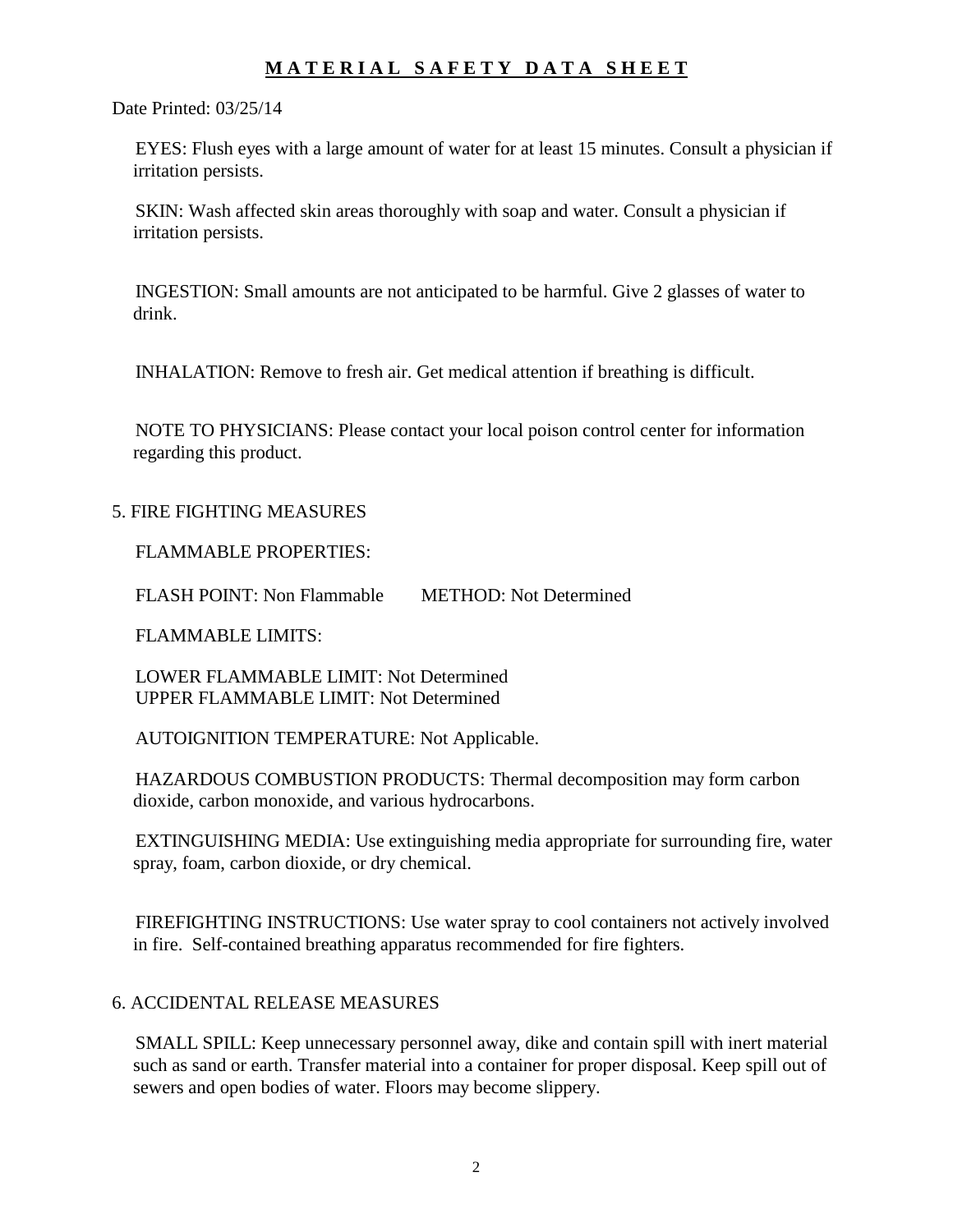#### Date Printed: 03/25/14

 LARGE SPILL: Floor may be slippery, use care to avoid falling. Contain spills immediately with inert materials (e.g. sand, earth). Transfer liquids and solid diking material to separate suitable containers for recovery or disposal. Caution: Keep spills and cleaning runoff out of municipal sewers and open bodies of water.

### 7. HANDLING AND STORAGE

 HANDLING: Avoid employee exposure through the use of appropriate engineering controls, adequate personal protective equipment, and good industrial hygiene practices. Wash thoroughly after handling. Handle in well-ventilated workspace.

 STORAGE: Store in a moderate cool, dry, well ventilated area away from direct sources of heat. Avoid freezing (32F). Position containers so that any labeling information is visible. Keep containers closed.

### 8. EXPOSURE CONTROLS/PERSONAL PROTECTION

 ENGINEERING CONTROLS: The use of local exhaust ventilation is recommended to control emissions near the source. Additional engineering controls should be used as necessary.

 RESPIRATORY PROTECTION: Respiratory protection is generally not required. A respiratory protection program meeting OSHA 1910.134 and ANSI Z88.2 requirements must be followed whenever workplace conditions warrant a respirator's use.

 SKIN PROTECTION: Impervious clothing should be worn when gross contact is likely, such as when cleaning up large spills. Neoprene gloves may provide protection against permeation.

 EYE PROTECTION: Use safety glasses with side shields (ANSI Z87.1 or approved equivalent).

### 9. PHYSICAL AND CHEMICAL PROPERTIES

 BOILING POINT: 212 Deg. F MELTING POINT: Not determined. VAPOR PRESSURE: Not Determined VAPOR DENSITY: Not Determined. SOLUBILITY IN WATER: 100% Soluble or dispersible. SPECIFIC GRAVITY: 1.06 PH: 4.5 to 5.0 ODOR: Mild, sweet. APPEARANCE: Blue white.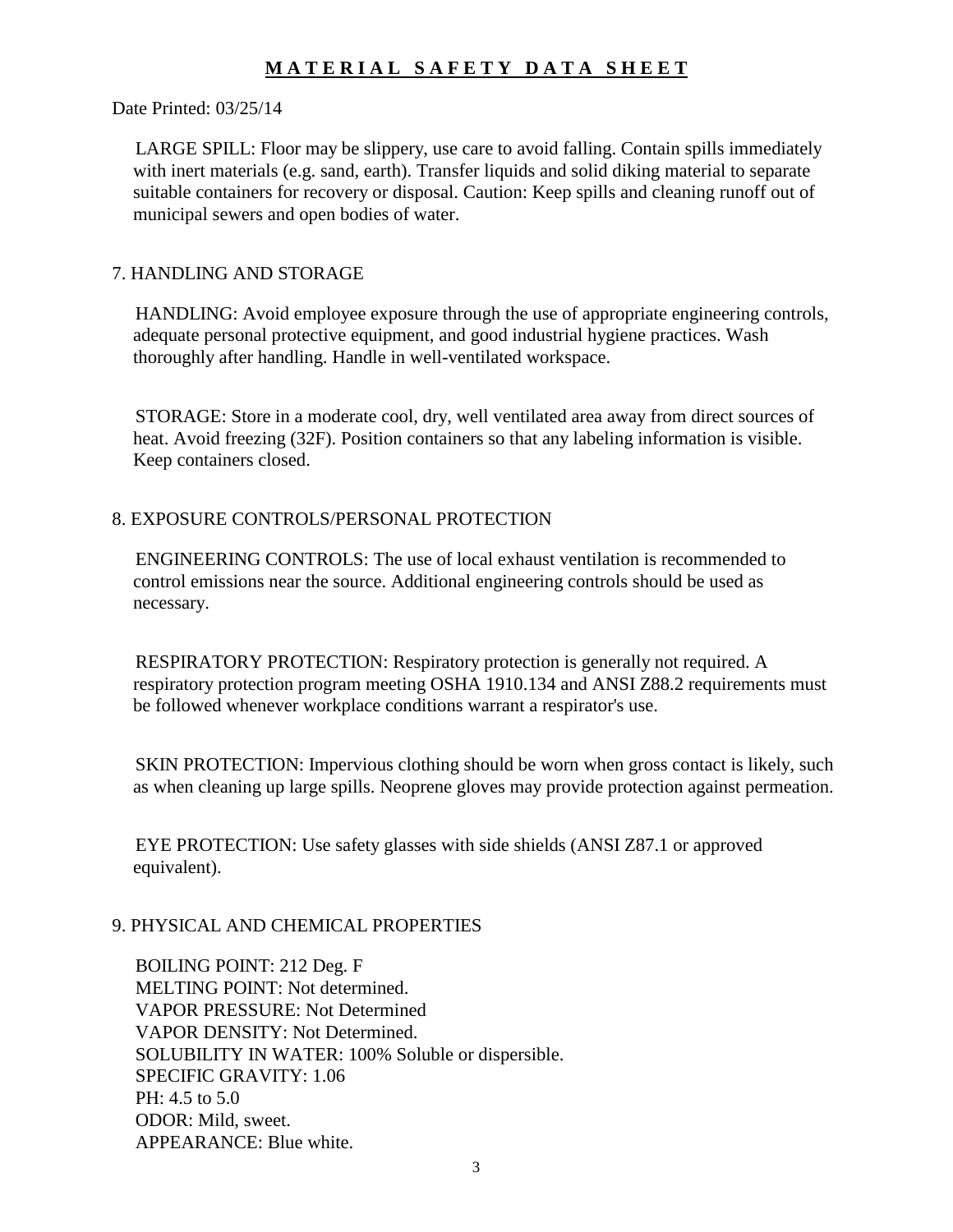Date Printed: 03/25/14

 COATING VOC: .2 lb/gl MATERIAL VOC: .09 lb/gl

### 10. STABILITY AND REACTIVITY

CHEMICAL STABILITY (CONDITIONS TO AVOID): This material is considered stable.

INCOMPATIBILITY: Not established

### HAZARDOUS DECOMPOSITION PRODUCTS: Not established

HAZARDOUS POLYMERIZATION: Product will not undergo polymerization.

### 11. TOXICOLOGICAL INFORMATION

 As packaged for consumers, this product is certified in a toxicological evaluation by a medical expert to contain no materials in sufficient quantities to be toxic or injurious to humans, including children, or to cause acute or chronic health problems.

#### 12. ECOLOGICAL INFORMATION

ECOTOXICOLOGICAL INFORMATION: No applicable data.

 CHEMICAL FATE INFORMATION: Appreciable evaporation from water to air is expected in the environment. No appreciable bioconcentration is expected in the environment.

### 13. DISPOSAL CONSIDERATIONS

Dispose of in accordance with Local, State, and Federal waste disposal regulations.

### 14. TRANSPORT INFORMATION:

NOT MEANT TO BE ALL INCLUSIVE

US DOT Hazard Class.............Non-regulated as per IATA

### 15. REGULATORY INFORMATION:

NOT MEANT TO BE ALL INCLUSIVE - SELECTED REGULATIONS REPRESENTED

 U.S. FEDERAL REGULATIONS: The components of this product are included on the TSCA inventory.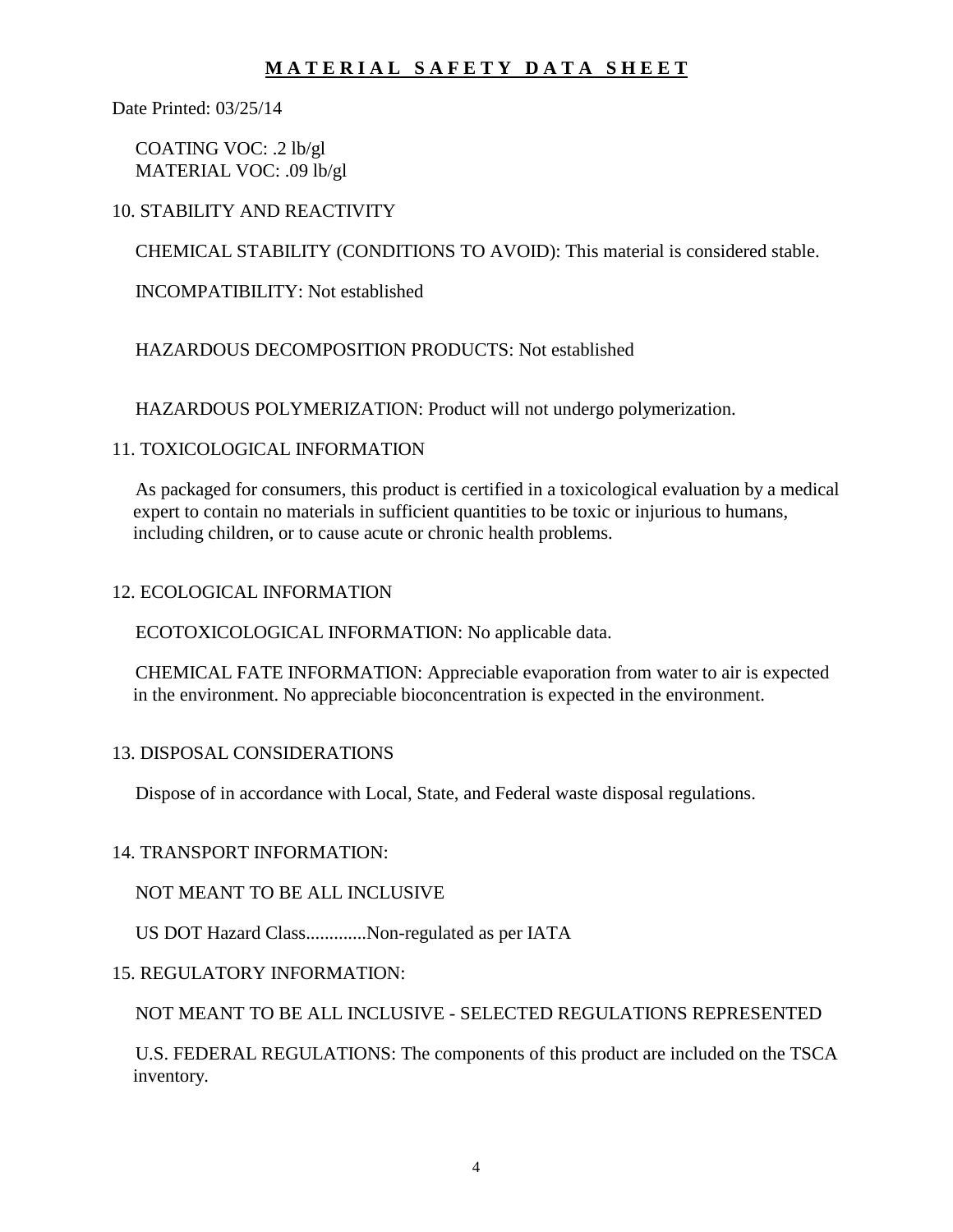Date Printed: 03/25/14

 OSHA: This product is considered non-hazardous under the OSHA Hazard Communication Standard (29CFR 1910.1200)

 CERCLA: SARA HAZARD CATEGORY: Release of this material to air, land, or water are not reportable to the National Response Center under the Comprehensive Environmental Response, Compensation, and Liability Act (CERCLA) or to state and local emergency planning committees under the Superfund Amendments and Reauthorization Act (SARA) Title III Section 304.

 SECTION 313: \* Indicates toxic chemical(s) subject to the reporting requirements of section 313 of Title III and of 40 CFR 372.

INTERNATIONAL REGULATIONS:

 CANADIAN WHMIS: This product is not a controlled product under the Canadian Workplace Hazardous Materials Information System (WHMIS).

 CANADIAN ENVIRONMENTAL PROTECTION ACT (CEPA): All components of this product are on the Domestic Substances List (DSL), and acceptable for use under the provisions of CEPA.

 EINECS: All the components of this product are on the European Inventory of Existing Commercial Chemical Substances.

STATE REGULATIONS:

 VOLATILE ORGANIC COMPOUNDS: The Volatile Organic Compounds (VOCs) are below the emission limits as regulated by The Environmental Protection Agency (EPA) and state regulations.

16. OTHER INFORMATION

NAME OF PREPARER: Jim Stanley

REVISION DATE: 04/17/2012

 HMIS CODES: H F R P 1 0 0 A

HMIS HAZARD RATINGS: H=HEALTH, F=FIRE, R=REACTIVITY, P=PERSONAL

SCALE: 0=MINIMAL, 1=SLIGHT, 2=MODERATE, 3=SERIOUS, 4=SEVERE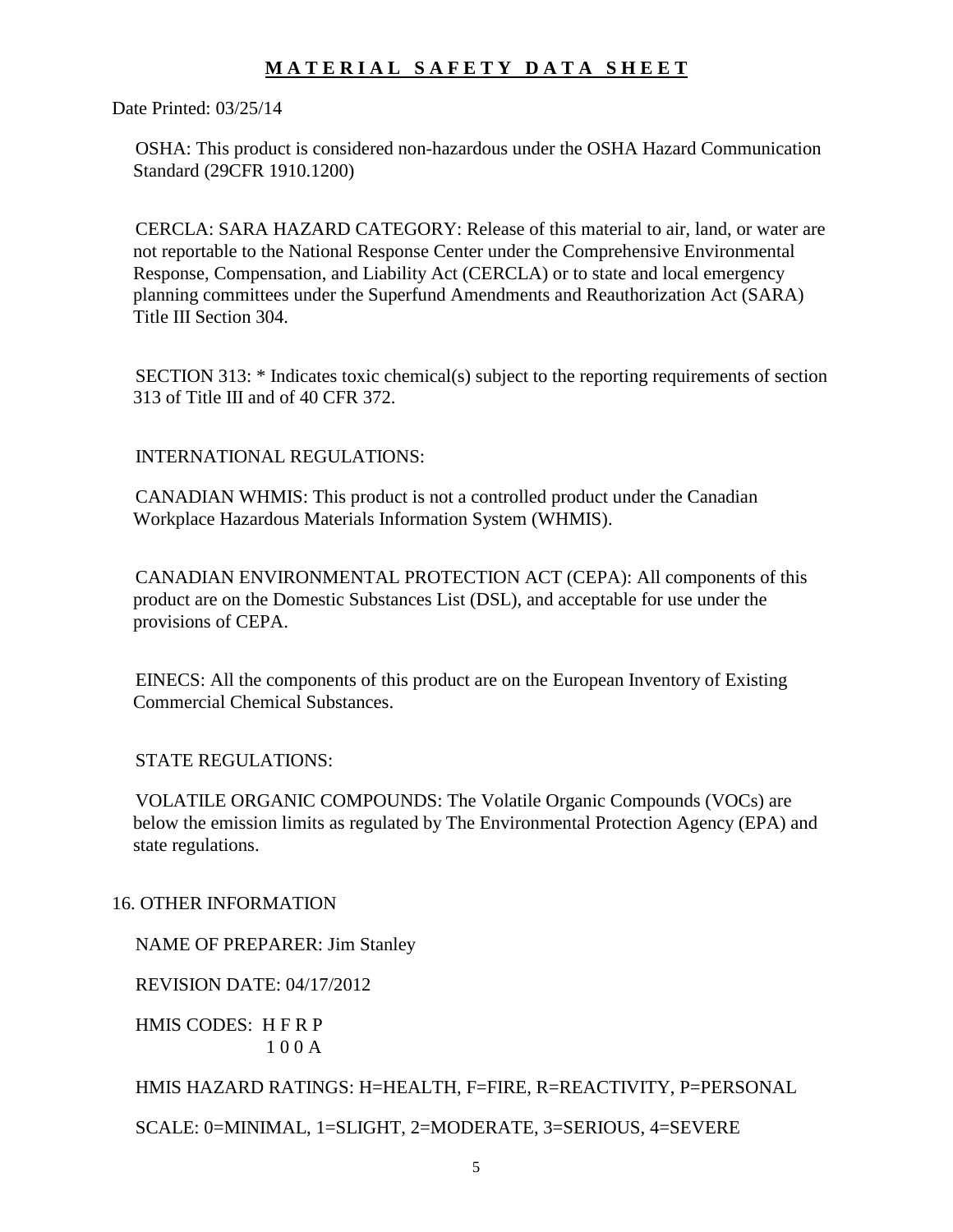Date Printed: 03/25/14

 PERSONAL PROTECTION: See Section 8, Exposure Controls/Personal Protection for recommended handling of material as supplied; check with supervisor for your actual use condition.

HMIS is a registered trademark of the National Paint and Coatings Association.

LIST OF ACRONYMS:

 ACGIH: American Conference of Government Industrial Hygienists IARC: International Agency for Research on Cancer NTP: National Toxicology Program OSHA: Occupational Safety and Health Administration PEL: Permissible Exposure Limit PPM: Parts Per Million SARA: Superfund Amendment Reauthorization Act TLV: Threshold Limit Value TSCA: Toxic Substance Control Act

 Please note that this MSDS applies to industrial handling of this material. Consumers should read product label. The information and recommendations set forth herein are believed to be accurate, The data is derived from information provided to Plaid Enterprises, Inc. from its raw material suppliers. Plaid Enterprises, Inc. makes no guarantee or warranty, expressed or implied, regarding the accuracy, reliability, or completeness of the data or the results to be obtained from the use thereof. It is the responsibility of the user of the product to comply with all applicable federal, state, and local laws and regulations.